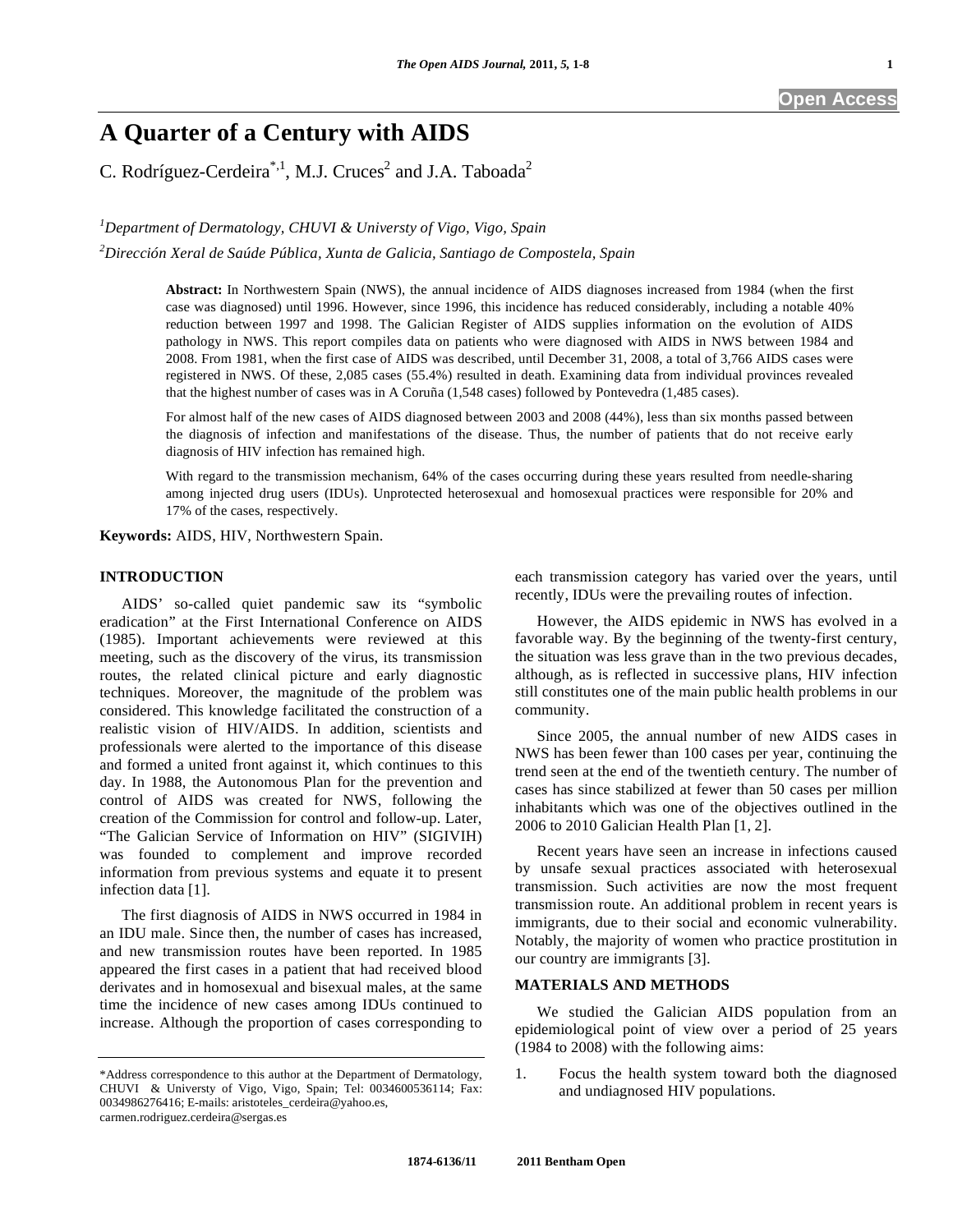#### **2** *The Open AIDS Journal, 2011, Volume 5**Rodríguez-Cerdeira et al.* **<b>***Rodríguez-Cerdeira et al.*

- 2. Characterize and quantify the population of patients who are diagnosed late after infection, and then identify consequences that arise from this late diagnosis.
- 3. Identify the social, medical and structural barriers preventing early HIV diagnosis and control, and propose solutions accordingly.
- 4. Promote a joint effort from all angles (specialists, patients, NGO, health authorities, the mass media and the general public) to propel the fight against HIV/AIDS at all levels.

#### **STATISTICAL ANALYSIS**

## **Design**

 We highlight two studies: first, a retrospective, observational descriptive study that collected AIDS cases in NWS from January 1984 through December 2008; and second, a transverse observational descriptive sub-study that collected AIDS cases in NWS from 2002 to 2005 to compare the dates for starting the SIGIVIH program. We collected all AIDS cases according to the criteria given by the CDC in 1993. The sample population obtained from these cases fell within the inclusion-exclusion criteria. We included all patients whose registration forms, prepared by the National Registry of AIDS in NWS, were duly filled in by the physician identifying them as an AIDS case. Incomplete or doubtful registration forms were redone.

#### **Variables Collected**

 All rates cited in this report take monthly interim populations into account as calculated by the Epidemiology Service and the "Dirección General de Salud Pública" (Public Health Service) from the interpolation of census data from 1981 to 1998 and refer to the first of June of each year from 1994 to 1998. The populations from 1999 to 2008 are considered according to the corresponding censuses.

 Demographic variables included age, sex, province (A Coruña, Lugo, Ourense, Pontevedra), place of birth (Spain, Europe, South America, Sub-Saharan Africa), date of HIV+ diagnosis (*via* communication from the laboratory which analyzed the sample), date of AIDS diagnosis, offspring of carrier mothers, IDUs, type of sexual relationships (heterosexual, bisexual or homosexual), types of disease that were indicative of AIDS, infection route and death.

## **Analysis of Dates**

 A descriptive analysis was performed on all variables collected in the study. Analysis included both qualitative (frequencies and percentages) and quantitative (means, frequencies and accumulated frequencies) measures.

 To test for the association between variables, the Chisquared test was used to compare sample proportions.

 Other frequencies measured included the annual incidence and the accumulated incidence. The annual incidence was calculated by determining the number of new cases per year per million inhabitants. The accumulated incidence or risk was defined as the number of new cases per year per million inhabitants divided by the population at risk at the beginning of the year.

#### **RESULTS**

### **AIDS Cases in NWS by Region**

 The accumulated number of cases of AIDS in NWS, including living and deceased patients, through December, 31, 2008, was 3,766. The province of A Coruña had the highest number of cases (1,548, compared to 1,485 in Pontevedra, 423 in Ourense and 310 in Lugo). However, calculating the accumulated rates per million inhabitants from 1984 to 2008 revealed that the region with the highest rate was Pontevedra, with 1,565 cases per million residents (compared to 1,342 in A Coruña and 1,168 in Ourense). Lugo had the lowest accumulated rate with 798 cases per million inhabitants over the 25-year period (Fig. **1**). Death occurred in 55% of the 3,766. However, we observed a rise in incidence and a reduction in mortality in recent years (Figs. **1**, **2**).



**Fig. (1).** Accumulated number of cases of AIDS and cumulative incidence rate in different provinces of Northwestern of Spain.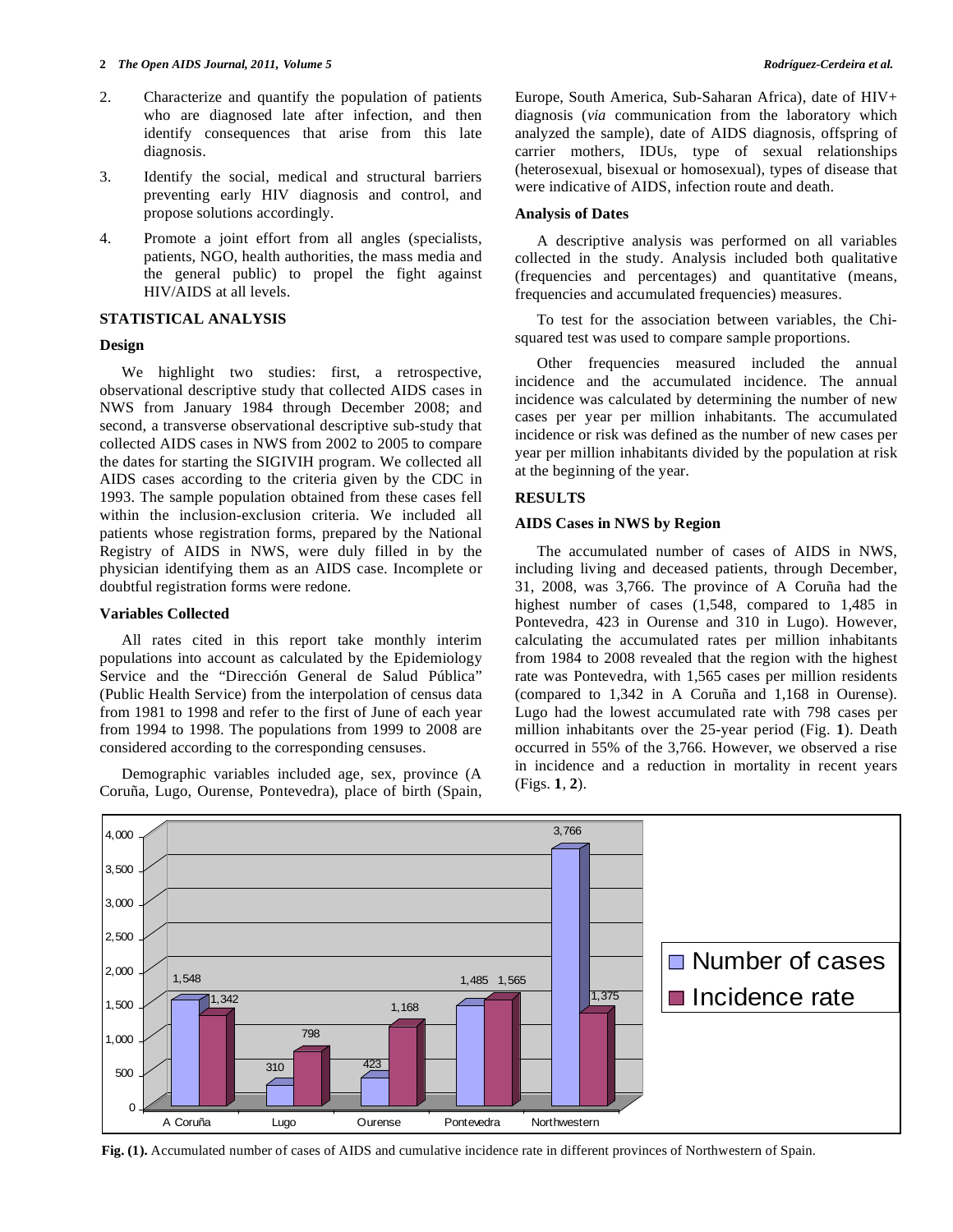

**Fig. (2).** Annual incidence rate of AIDS in Northwestern of Spain-Spain.

#### **AIDS Cases by Sex**

 The majority (77.3%) of AIDS cases occurred in males. The sex ratio (men to women) decreased from the end of the 1980s until the mid-1990s. Since 1996, the behavior has been more irregular, although the ratio reached 3.4 to 1.

## **AIDS Cases by Age**

 With regard to age, it should be pointed out that AIDS fundamentally affects young adults. Patients between 25 and 39 years of age accounted for 69% of all cases. When the age intervals were altered to include patients diagnosed between 20 and 44 years of age, this figure rose to 86%.

 The age of diagnosis has shown a sustained upward trend. Between 2002 and 2008, the mean rose from 38 to 41 years old, without significant differences between the sexes. The register includes 66 cases of AIDS in people over 65 years of age, 80% of which were male.

#### **AIDS Cases by Birth Cohort**

 With respect to the date of birth cohorts, AIDS has had the largest impact on patients born between 1960 and 1964, although in the cases declared from 1995 onwards, it is seen that patients born in the following quinquennial have similar results to the anterior. Overall, patients born between 1960 and 1969 represented the majority of all cases registered by December 31, 2008 (56%).

 As for pregnant women, we have no precise data on all of the patients following antiretroviral therapy. Until 1997 there were 13 cases of HIV infection by maternal transmission. In 2003 we registered 1 case. From this year there was not any transmission of HIV infection in this way. Nevertheless, a seroepidemiological survey to calculate the prevalence of anti-HIV-1 and -2 antibodies, in newborns, per year was performed in NWS from 1991 onwards, first in collaboration with the Hospital La Fe (Valencia) within the framework approved by the US Institute of Child Health and Human Development and the Theobald Smith Research Institute. This work was continued in a study using an anonymous method with unrelated blood samples originally obtained from mothers and their children for use in detecting metabolic diseases, which occurred in 99% of the cases in the NWS general population. This study shows a prevalence rate around of 1 per thousand in women who gave birth.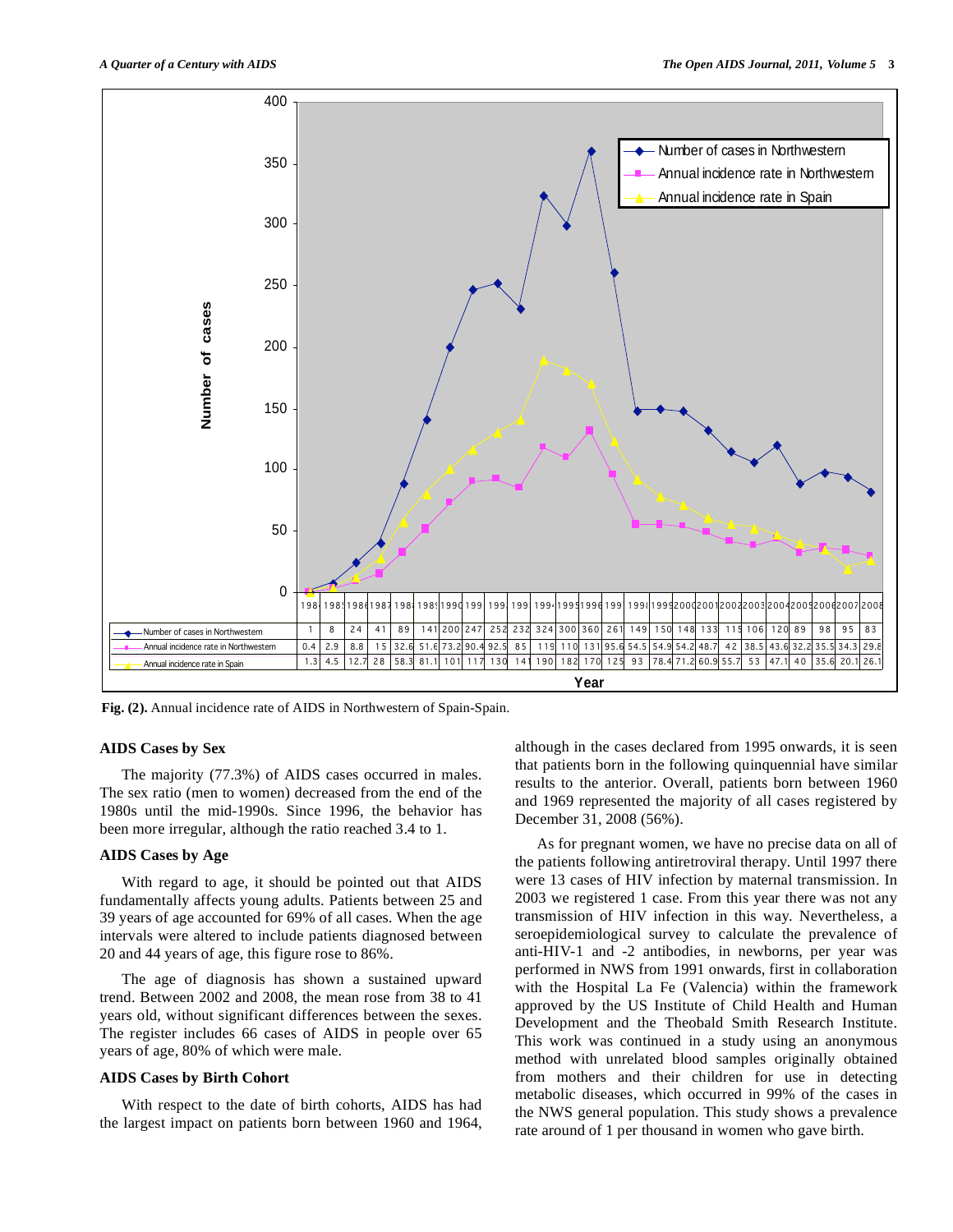

**Fig. (3).** Number of cases of AIDS by transmission category in women in Northwestern of Spain.

#### **AIDS Cases by Transmission Risk**

 The most frequent transmission route of AIDS in Galicia has been IDUs, which corresponded to 43.4% of the diagnoses in 2008. Heterosexual transmission was the second most frequent route that year, corresponding to 30.1% of cases. This value remained stable over the last four years in men, although it showed a slight decrease in women. A general decrease was observed in cases in IDUs, both male and female, beginning in 1996 (Figs. **3**, **4**).

 Within the category of men who had sexual relationships with other men, the evolution was more regular, with an apparent stabilization in the later years of the study. Taking recent data from other Spanish communities into account, we may experience a possible increase in this group over the following years.

 Men and women infected by heterosexual transmission were analyzed separately. In men, there was an evolution similar to that observed in the IDU group. In women, the



**Fig. (4).** Number of cases of AIDS by transmission route in men in Northwestern of Spain.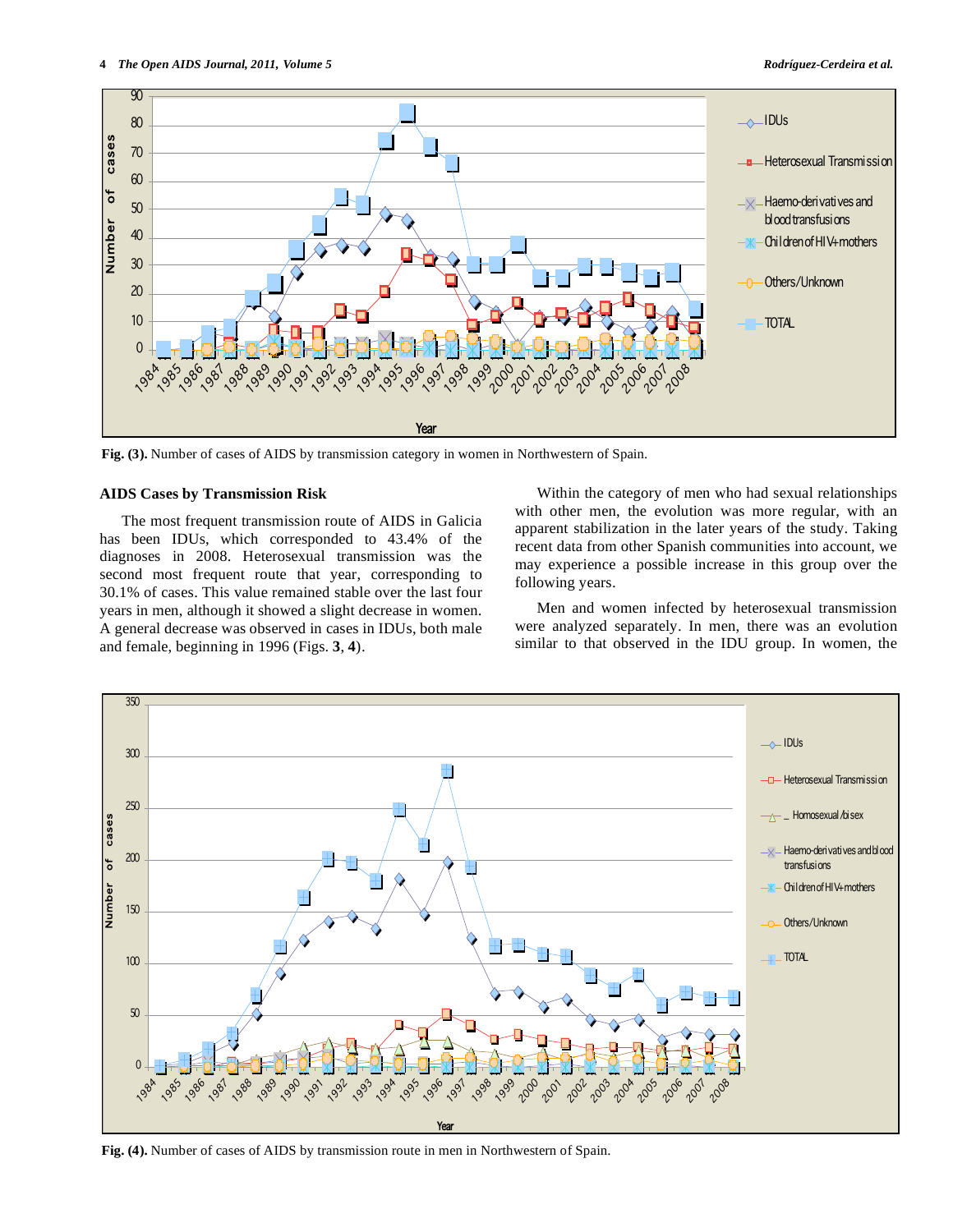number of cases resulting from heterosexual transmission has been stable since 1998.

 Although IDUs was the most common mode of transmission for both sexes over the 25-year study period, during the period between 2003 and 2008, it represented 50% in men and 39% in women. We should highlight that between 2003 and 2008, heterosexual transmission accounted for 25% and 48% of the AIDS cases diagnosed in man and women, respectively. The fact that, for men, transmission *via* unsafe homosexual sexual practices accounted for 19% of the cases of AIDS between the years 2003 and 2008 should be considered separately (Figs. **3**, **4**).

## **The Time Between a positive HIV Test and an AIDS Diagnosis with AIDS-Defining Illnesses**

 Between the years 2003 and 2008, almost half of new patients with AIDS (44%) had learned that they were HIV+ less than 6 months earlier. Thirty-one percent of patients presented with an immunosuppression of less than 200 cells/μl when they were diagnosed, and 17% had an immunosuppression between 200 and 250 CD4+ cells/μl, which supposes that half of the diagnosed patients were already susceptible to being under antiretroviral treatment when they were diagnosed, taking into account the present criteria regarding the start of antiretroviral therapy.

 We did not observe differences by genre. The evolution of time intervals between the diagnosis of AIDS are shown in Fig. (**5**). Taking into account the different transmission categories, late diagnosis over the five-year period was greater in those infected through unprotected heterosexual relationships than those infected by IDUs (37%) or MSM  $(22\%).$ 

 Finally, with respect to the diseases indicative of AIDS, we should comment on the period between 1994 to 2008. In 1994, the definition of AIDS was added to the epidemiological vigilance register, adding three new entities: pulmonary tuberculosis in over 12's, recurrent bacterial pneumonia (two or more outbreaks during a 12 month period) and invasive cervical cancer associated with HPV. The most frequent diseases at the time of diagnosis were: disseminated or extra-pulmonary tuberculosis (18% of the 2,872 diseases diagnosed), followed by pneumonia by *Pneumocystis jirovecii* (15.4%) and pulmonary tuberculosis

in over 12's (13.5%). Cervical cancer represented 1% of the frequent AIDS' associated diseases. Other pathologies included in the diagnosis of AIDS, in order of frequency, were esophageal candidiasis, Kaposi´s sarcoma, Hodgkin's lymphoma, and extra-pulmonary cryptococcosis.

## **AIDS and Immigrants**

 Until 1998, the percentage of cases of AIDS in the NWS Register of AIDS in foreigners (individuals born outside of Spain but living in NWS) was below 2%. In 1999, this percentage rose to 5.3% of all cases. However, a large increase occurred in 2005, with this percentage reaching 15.7%. The accumulated number of patients from 1984 to 2008 was 127 out of the total of 3,766 registered cases, with 81 cases (64%) being in males. Immigrants included in this study were mainly from Latin America (48% of the cases; 33 men and 28 women), followed by Europe (32%) and sub-Saharan Africa (15%).

 The most common means of transmission among immigrants was unprotected heterosexual practices (44% of the cases; 56 out of 127) and shared syringes among IDUs (29%). European immigrants were most commonly infected by unsafe sexual behavior (27/41 cases), with homosexual and bisexual practices representing 17% of the cases.

# **DISCUSSION**

 Clearly, the profile of HIV infected patients has changed in recent years. In the past, the majority of infections were transmitted IDUs sharing materials. Transmitting HIV through the sexual route of infection is becoming increasingly common. This trend has been observed in Spain and the European Union. Similar to what we report for NWS, transmission through IDUs decreased in the United States from 2004 to 2007 [4-8]. Cases resulting from MSM have increased and have represented the most common transmission route for the last three years of the period, accounting for more cases than heterosexual practices and IDUs [9].

 With respect to date of birth, patients born between 1960 and 1969 represented 56% of the accumulated cases. It is also interesting to note that most frequent age at diagnosis continues to rise and is presently 41years-old. This trend has been reported throughout Spain as well as in other countries.



**Fig. (5).** Time between HIV (+) testing date and an AIDS diagnosis.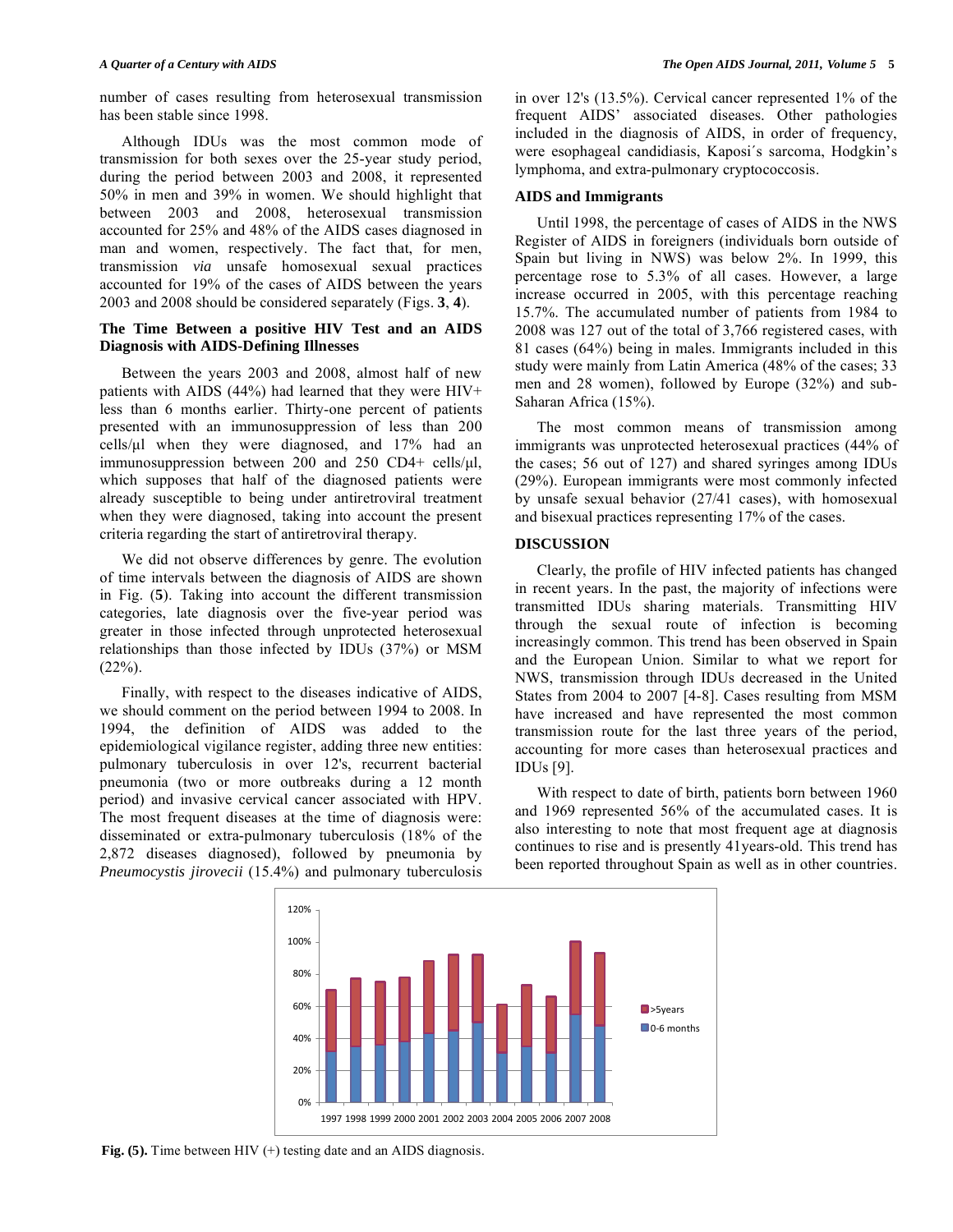Notably, we have recorded 66 cases of AIDS in persons over 65 years old. The majority of these cases were in males (80%) and were mainly transmitted by the heterosexual route. We must therefore begin performing routine diagnostic tests for the early detection of HIV/AIDS in elderly patients requesting health care [10, 11].

 The region of NWS has a strong record of HIV testing among childbearing women, although it is lower in private hospitals. Frequently, prenatal HIV testing is not documented in medical records and women are unaware of it. Improving prenatal care and tailoring these programs to specific populations, such as immigrants or marginalized groups, will result in a better understanding of HIV prevention and an increase in HIV testing before delivery [12, 13].

 Patients infected with HIV but unaware of their diagnosis are of great concern to public health managers and clinics for various reasons. Because they do not receive highly effective antiretroviral treatment (HAART), their chances of developing and dying from AIDS greatly increase compared to patients treated at an earlier stage of disease [14]. Additionally, these patients can transmit the infection without realizing it. Our studies revealed that 54% of new infections were transmitted by the 25% of patients that were unaware of their infection status. In addition, the treatment and care cost for patients with late diagnoses is much greater than for patients diagnosed at an early stage [15, 16]. For these reasons, detecting people infected with HIV who are unaware of their infection (constituting what is referred to as the "hidden epidemic") has become a priority in controlling HIV throughout the world.

 In NWS, in the early years of the epidemic, the time interval between diagnosis with an HIV infection and diagnosis with AIDS was short. It was common for people to discover that they were infected with HIV at the same time that they were diagnosed with AIDS. Through the mid-1990s, the proportion of people who were diagnosed with AIDS after knowing they were HIV+ for several years increased. Despite this improvement, there is still a significant proportion (over one-third) of people diagnosed of AIDS who are either unaware that they were infected with HIV or had only learned of their infection status within the previous six months. Notably, the percentage of people in this situation, in the NWS, reached 50% in 2005 and 2006.

 In the United States, it is estimated that around 25% of HIV infected persons are not aware of their status [17-20]. In China, the percentage is even higher [21]. Estimates have been published about the magnitude of this situation within the European Union, although many countries do not have complete information regarding it. Throughout the European Union, it is estimated that the percentage of undiagnosed HIV+ people is 30%, ranging from 15% (Norway) to more than 50% (Poland). In other countries of the European Region belonging to the WHO, the undiagnosed fraction may be as high as 65% [22-29].

 With respect to the diseases indicative of AIDS, we must comment on the period between 1994 to 2008. In 1994, the definition of AIDS was added to the epidemiological vigilance register, adding three new entities: pulmonary

tuberculosis in people over the age of 12, recurrent bacterial pneumonia (two outbreaks or more in a 12 month period) and invasive cervical cancer associated with HPV [30-32]. We have been working on this disease for many years. Squamous cell carcinoma is the most frequent histological type of HPV representing 90% of all vulvar and cervical primary neoplasias in HIV patients [33].

 In Europe, the situation of immigrants varies by their country of origin. Immigrants from developing countries account for the majority of HIV-positive people in a number of developed countries. In the UK, heterosexual activity is now responsible for about half of all new HIV diagnoses with the majority of these with the majority of these newlyidentified individuals being of African origin [34]. Compared with people born in Portugal, African immigrants had a higher mortality rate for infectious diseases, including AIDS. There was considerable heterogeneity among Africans, with those from Cape Verde having the highest mortality. Death rates were more than five times higher among those who were unmarried compared to those who were. This result may be explained by a larger proportion of Africans being unmarried compared to non-African patients. Death rates were also higher among men who were manual workers compared to men who were not. Africans in Portugal fare worse than Africans in England and Wales, as death rates due to infectious disease and AIDS in Portugal are much higher [35].

 Many male Tajik immigrant workers in Moscow have had unprotected sex with commercial sex workers. Although some of the immigrants have basic knowledge about HIV, their ability to protect themselves from acquiring HIV is compromised by harsh living and working conditions as a consequence of being unprotected by law in Russia [36].

 Immigrants living in France represent 32% of new infections and appear to be a target population for prevention [37].

 Since 1996, the number of cases of AIDS in Italy has declined in the native Italian population. However, cases of foreign patients, including both recent immigrants and longterm residents, has increased from 3.9% (in 1995 to 1996) to 15.4% (in 2001 to 2002) [38].

 AIDS patients born outside of Spain and living in NWS account for 19% of the cases currently registered (29% of women and 15% of men). However, the neighboring country of Portugal accounts for 85% of the HIV (+) patients from the combined group of all of the European immigrants. As a result of this increase in the immigrant population in Spain over recent years, we must diversify prevention programs and adapt them to Portuguese immigrants, a population that is especially vulnerable because it is highly heterogeneous both socially and culturally. This is especially true in the case of women, many of whom practice prostitution [39].

 In summary, the prevention and the control of HIV infection among the immigrant community remains an important challenge. We should involve Family Physicians who must investigate risk practices, prevent new cases by educating uninfected persons, and monitor the evolution of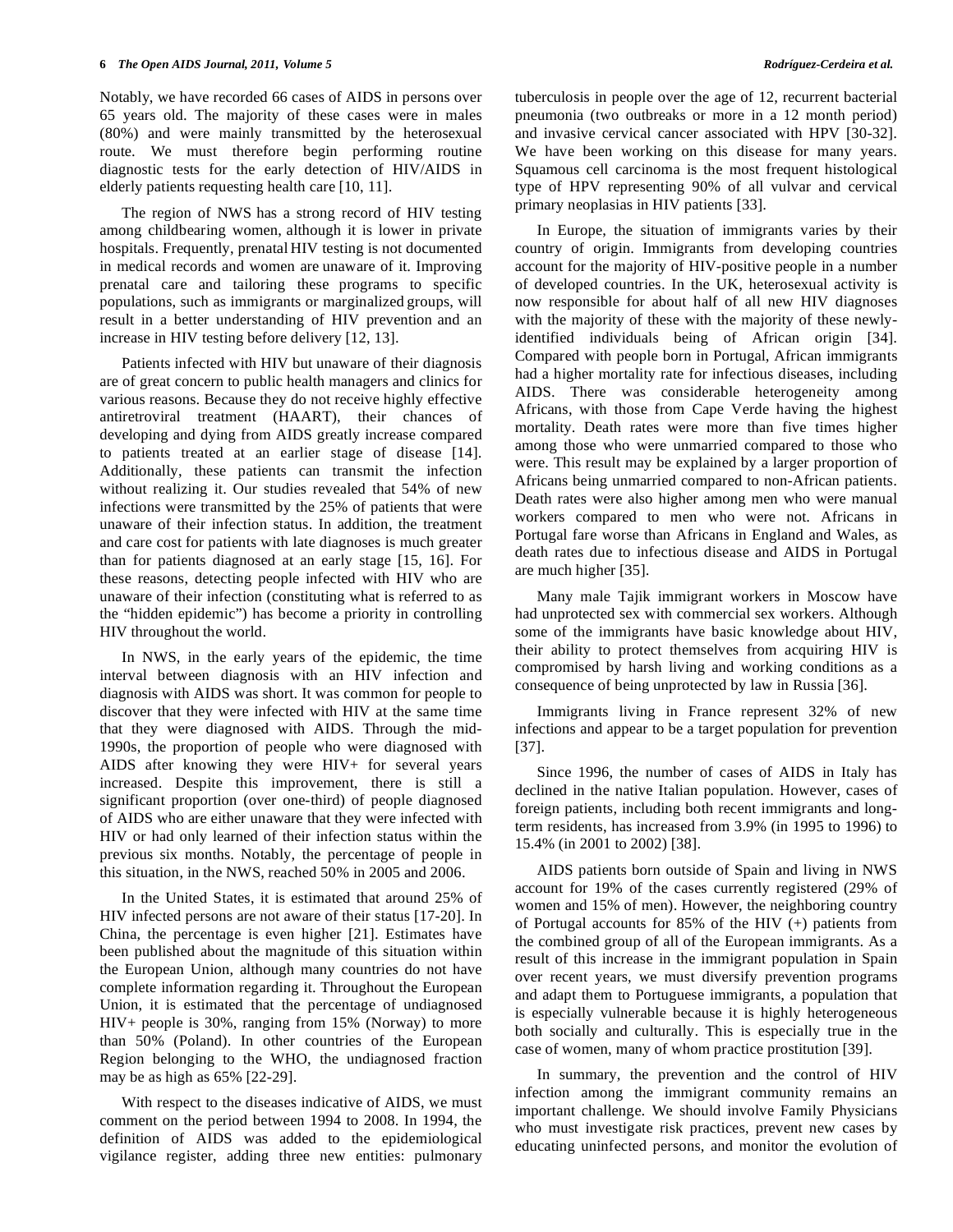the disease in infected patients while offering them support and comfort.

#### **CONCLUSIONS**

 The annual incidence of AIDS cases in NWS has stabilized at fewer than 50 cases per one million inhabitants since the year 2001. Of the 3,766 accumulated cases, 2,085 (55%) have resulted in death. Over recent years, we have observed an increase in incidence but a decrease in mortality.

 Reducing the percentage of people that have not been diagnosis with HIV infection (44%) is a priority for people responsible for the control of the epidemic in NWS. We must increase the perception of the risk of infection.

 We should promote testing for HIV as a contribution to the individual right of the patient to obtain information on his or her health condition, with particular emphasis on:

- The general population, especially with respect to heterosexual transmission.
- Providing attention to people who are over the age of 40 and particularly over the age of 65.
- European (especially Portuguese), Latin American and sub-Saharan African immigrants.
- Young people that suffer or are at risk of suffering from social exclusion.

#### **REFERENCES**

- [1] Public Health Service (DXSP). AIDS cases reported to the Galician Register of AIDS (1984-2008). Santiago de Compostela: Public Health Papers 2008.
- [2] Public Health Service (DXSP). Action Plan anti-HIV / AIDS in Galicia 2003-2006. Santiago de Compostela: Technical Public Health Papers (Number. 16) 2003.
- [3] Galárraga O, Colchero MA, Wamai RG, Bertozzi SM. HIV prevention cost-effectiveness: a systematic review. BMC Public Health 2009; 9: S5.
- [4] Centres for Disease Control and Prevention (CDC). HIV Infection among Injected-Drug Users- 34 States, 2004-2007. MMWR Morb Mortal Wkly Rep 2009; 58: 1291-5.
- [5] Public Health Service (DXSP). Report on HIV / AIDS in Galicia. Santiago de Compostela: Technical Public Health Paper 2009.
- [6] Toro C, Soriano V. Grupo Español de Estudio del VIH-2 y HTLV-1/2. Human immunodeficiency virus type 2 and human T-cell lymphotropic virus type 1 and type 2 infections in Spain: an update. Enferm Infecc Microbiol Clin 2009; 27: 377-9.
- [7] EPIVIH Study Group. New diagnoses of HIV infection in patients from a network of HIV diagnosis centers, 2003-2006. Madrid: National Epidemiology Centre 2008.
- [8] Epidemiological surveillance of HIV in Spain. Evaluation of new HIV diagnoses in Spain from the case reporting systems of the CCAA. 2003-2007. Madrid: National Epidemiology Centre. Autonomic Information Systems for New HIV diagnosis 2008.
- [9] Diaz A, Junquera ML, Esteban V, *et al*. STI Study Group and EPI-VIH Group HIV/STI co-infection among men who have sex with men in Spain. Euro Surveill 2009; 14. pii: 19426.
- [10] Mothe B, Perez I, Domingo P, *et al*. HIV-1 infection in subjects older than 70: a multicenter cross-sectional assessment in Catalonia, Spain. Curr HIV Res 2009; 7: 597-600.
- [11] Smith RD, Delpech VC, Brown AE, Rice BD. HIV transmission and high rates of late diagnoses among adults aged 50 years and over. AIDS 2010; 24: 2109-15.
- [12] Salihu HM, Stanley KM, Mbah AK, August EM, Alio AP, Marty PJ. Disparities in rates and trends of HIV/AIDS during pregnancy across the decade, 1998-2007. J Acquir Immune Defic Syndr 2010; 53: 223-30.
- [13] de Ruiter A, Mercey D, Anderson J, *et al.* British HIV Association and Children's HIV Association guidelines for the management of

HIV infection in pregnant women 2008. HIV Med 2008; 9: 452- 502.

- [14] Marton S, Reyes-Darias JA, Sánchez-Luque FJ, Romero-López C, Berzal-Herranz A. *In vitro* and *ex vivo* selection procedures for identifying potentially therapeutic DNA and RNA molecules. Molecules 2010; 15: 4610-38.
- [15] Krentz H, Auld M, Gill M. The high cost of medical care for patients who present late (CD4 <200 cells/microL) with HIV infection. HIV Med 2004; 5: 93-8.
- [16] Smith CJ, Phillips AN, Hill T, *et al*. United Kingdom Collaborative HIV Cohort Study Group. The rate of viral rebound after attainment of an HIV load <50 copies/mL according to specific antiretroviral drugs in use: results from a multicenter cohort study. Infect Dis 2005; 192:1387-97.
- [17] Marks G, Crepaz N, Senterfitt JW, Janssen RS. Meta-analysis of high-risk sexual behavior in persons aware and unaware they are infected with HIV in the United States: implications for HIV prevention programs. J Acquir Immune Defic Syndr 2005; 39: 446- 53.
- [18] Marks G, Crepaz N, Janssen RS. Estimating sexual transmission of HIV from persons aware and unaware that they are infected with the virus in the USA. AIDS 2006; 20: 1447-50.
- [19] Centers for Disease Control and Prevention (CDC). Expanded HIV testing and trends in diagnoses of HIV infection - District of Columbia, 2004-2008. MMWR Morb Mortal Wkly Rep 2010; 59: 737-41.
- [20] Centers for Disease Control and Prevention (CDC). Missed opportunities for earlier diagnosis of HIV infection--South Carolina, 1997-2005. MMWR Morb Mortal Wkly Rep 2006; 55: 1269-72.
- [21] Albrektsson M, Alm L, Tan X, Andersson R. HIV/AIDS awareness, attitudes and risk behavior among university students in Wuhan, China. Open AIDS J 2009; 3: 55-62.
- [22] van de Laar MJ, Likatavicius G. HIV and AIDS in the European Union, 2008. Euro Surveill 2009; 14: 19422.
- [23] WHO Regional Office for Europe and UNAIDS report on progress since the Dublin Declaration. Euro Surveill 2008; 13: 18981.
- [24] Ministry of Health and Consumption. Multisectoral Plan against HIV / AIDS. Spain, 2008-2012. Madrid: Centre Publications 2008.
- [25] Hamers F, Phillips A. Diagnosed and undiagnosed HIV-infected populations in Europe. HIV Med 2008; 9: 6-12.
- [26] Mussini C, Manzardo C, Johnson M, *et al*. Late Presenter Investigators. Patients presenting with AIDS in the HAART era: a collaborative cohort analysis. AIDS 2008; 22: 2461-9.
- [27] Lazarus JV, Jürgens R, Weait M, *et al*. Overcoming obstacles to late presentation for HIV infection in Europe. Enferm Infecc Microbiol Clin HIV Med 2010: 31: 89-95.
- [28] Mykhalovskiy E, Brown G, Kort R. XVII International AIDS Conference: From Evidence to Action - Social, behavioural and economic science and policy and political science. J Int AIDS Soc 2009; 12: S5.
- [29] Kouznetsov L, Kuznetsov AV, Ruzicka T, *et al*. Knowledge and attitude regarding human immunodeficiency virus/acquired immunodeficiency syndrome in dermatological outpatients. J Eur Acad Dermatol Venereol 2009; 23: 927-33.
- [30] Dang T, Cavassini M. Late diagnoses of HIV infection in 2009 in Switzerland: towards a universal HIV testing? Rev Med Suisse 2009; 5: 727-31.
- [31] Vilata Corell JJ, Rodríguez-Cerdeira C. Cutaneous-mucous manifestations of HIV infection. In: Vilata Corell JJ, Ed. Manual of Dermatology and Venereology: Text and Atlas. Madrid: Editorial Médica Panamericana 2008; pp. 695-712.
- [32] Grant AD, Bansi L, Ainsworth J, *et al*. United Kingdom Collaborative HIV Cohort Study Group. Tuberculosis among people with HIV infection in the United Kingdom: opportunities for prevention? AIDS 2009; 23: 2507-15.
- [33] Rodríguez-Cerdeira C, Chillón R, Díez-Moreno S, Guerra-Tapia A. Prevalence and genotypic identification of human papillomavirus infection in a population from northwestern Spain. Open Dermatol J 2009; 3: 18-21.
- [34] Doyal L, Anderson J, Paparini S.'You are not yourself': exploring masculinities among heterosexual African men living with HIV in London. Soc Sci Med 2009; 68:1901-7.
- [35] Williamson LM, Rosato M, Teyhan A, Santana P, Harding S. AIDS mortality in African migrants living in Portugal: evidence of large social inequalities. Sex Transm Infect 2009; 85: 427-31.